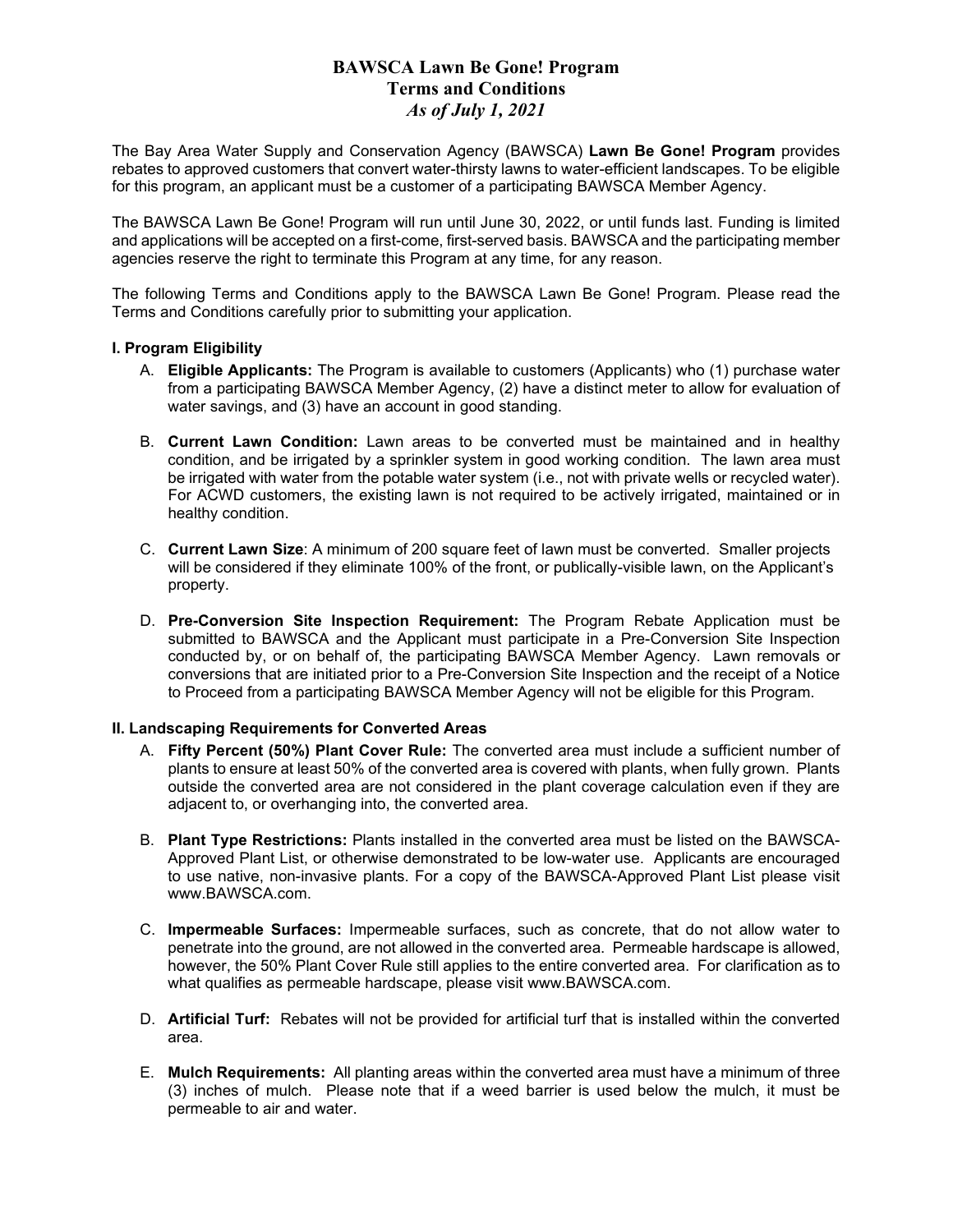## **BAWSCA Lawn Be Gone! Program Terms and Conditions** *As of July 1, 2021*

F. **Efficient Irrigation System Requirements:** An irrigation system is not required in the converted area. An existing sprinkler irrigation system in the converted area must be removed, capped in place, or converted to a low volume drip. A new irrigation system installed in the converted area must be low volume drip, equipped with proper backflow prevention, a rainfall shutoff valve, a pressure regulator, filter and pressure compensating emitters. The irrigation system in the converted area must be in good working order, and free of leaks and malfunctions. If only part of a lawn area is converted, the converted area must be irrigated on a separate valve from the remaining lawn. The sprinkler system for the remaining lawn must be modified to only irrigate the remaining lawn area and may not spray onto the converted area.

### **III. Terms of the Rebate**

- **Rebate Term:** Lawn Conversion Projects must be completed within four (4) months following receipt of the "Notice to Proceed" from the participating BAWSCA Member Agency. Because the goal of this program is to achieve significant and lasting water savings, the converted area must remain converted for at least three (3) years following receipt of the rebate. An Applicant may be charged for some, or all, of the rebate amount at the discretion of the participating BAWSCA Member Agency if the Applicant does not maintain the converted area in conversion. Notwithstanding the foregoing, this requirement is void upon transfer of ownership.
- **Rebate Amount:** The rebate amount is one dollar (\$1.00) to four dollars (\$4.00) per square foot of lawn converted (see Attachment A for participating BAWSCA Member Agencies and associated rebate amounts offered). The rebate amount is limited to actual costs incurred in completing the Lawn Conversion Project for plants, irrigation equipment, and other direct costs. There is no maximum rebate; however, each application is subject to participating agency pre-approval and availability of funds. Once a Lawn Conversion Project has been completed and approved, rebates will be issued to the Applicant. Rebates may be issued in the form of a check or a credit on the Applicant's water account. *Customers of Hillsborough: maximum rebate amount is \$2,500 per account. Customers of ACWD: maximum rebate of \$3,000 for residential customers and a maximum of \$20,000 for commercial and industrial, multifamily homes, and HOA customers.*
- **Pre-Conversion Site Inspection:** Customers interested in participating in the Program must first submit an application to BAWSCA, including their proposed plant list for the converted area. The participating BAWSCA Member Agency will then, at the agency's discretion, accept that application and conduct a Pre-Conversion Site Inspection of the Applicant's site to measure the proposed conversion area and verify that the Applicant's proposed Lawn Conversion Project meets the Terms and Conditions. For ACWD customers, the Pre-Conversion inspections are done virtually via photographs unless more information is needed to approve the rebate application and that information can only be obtained via an on-site inspection. If the Applicant is approved, the participating BAWSCA Member Agency will issue a Notice to Proceed.
- **Post-Conversion Site Inspection:** The Applicant is responsible for notifying the participating BAWSCA Member Agency that the Lawn Conversion Project is complete and for scheduling a Post-Conversion Site Inspection. For ACWD customers, the Post-Conversion inspections are done virtually via photographs unless more information is needed to approve the rebate application and that information can only be obtained via an on-site inspection. The participating BAWSCA Member Agency will then conduct the Post-Conversion Site Inspection to verify Program compliance. During the Post-Conversion Site Inspection Applicants are required to provide the following documents:
	- Final list of plants used in the Lawn Conversion Project.
	- Copy of receipts for plants, irrigation equipment, and other direct costs for the Lawn Conversion Project. Note that the rebate will not cover costs associated with labor and equipment rental.